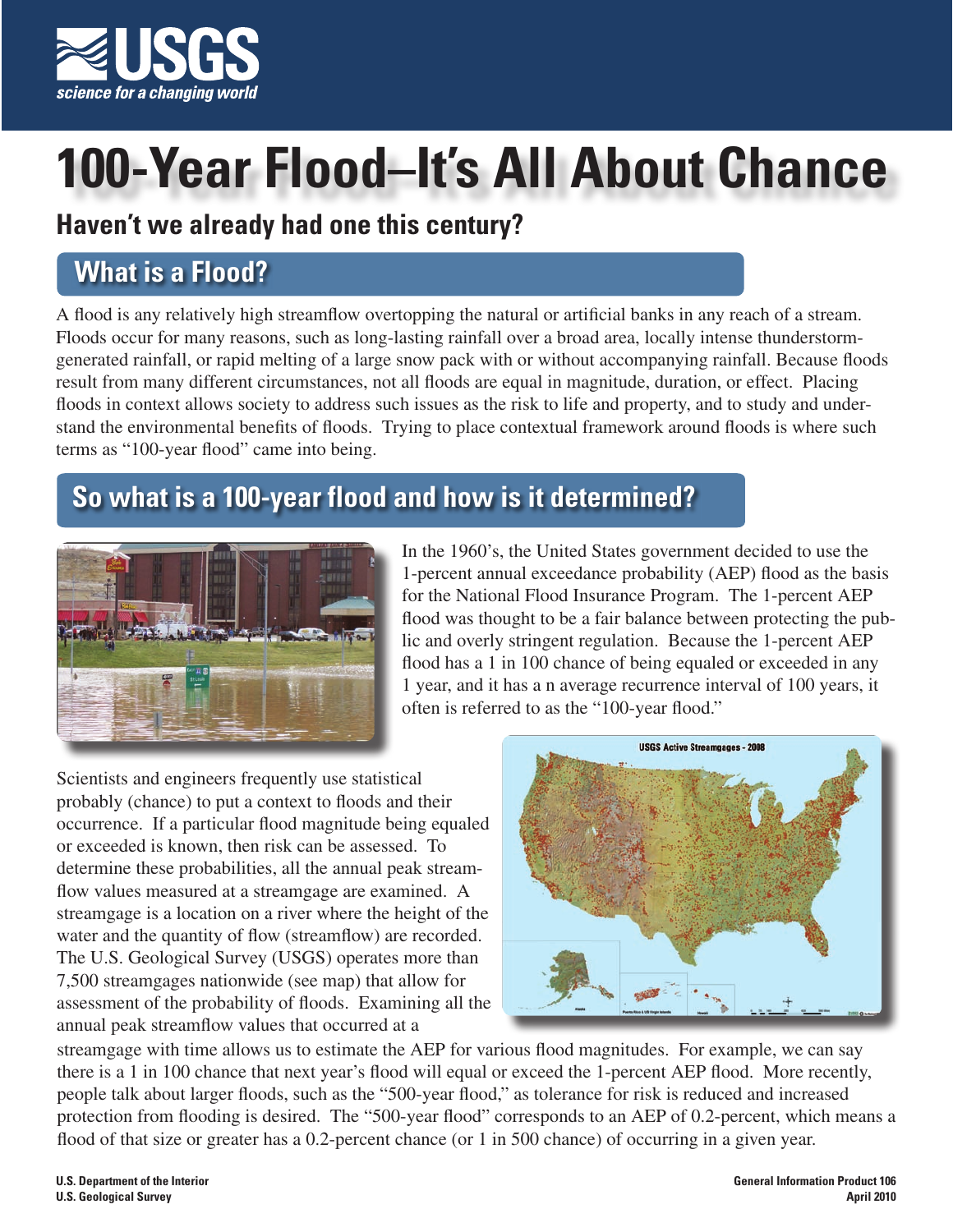## *"On the river near me, we have had two 100-year floods in 15 years... I really am confused about this 100-year flood stuff...."*

The "100-year flood" is an estimate of the long-term average recurrence interval, which does not mean that we really have 100 years between each flood of greater or equal magnitude. Floods happen irregularly.

Consider the following: if we had 1,000 years of streamflow data, we would expect to see about 10 floods of equal or greater magnitude than the "100-year flood." These floods would not occur at 100 year intervals. In one part of the 1,000-year record it could be 15 or fewer years between "100-year floods," whereas in other parts, it could be 150 or more years between "100-year floods."



Incidence of the 10-year flood for the Embarras River at Ste. Marie, IL (03345500). The variability in time between "10-year floods" ranges from 4 to as many as 28-years between floods.

The graph above shows how irregularly floods have occurred during the past 98 years on the Embarras River near Ste. Marie, IL. The magnitude of the 10-year flood has been determined through statistical analysis to be approximately 31,100 cubic feet per second  $\text{(ft}^3\text{/s)}$ . You can see from the graph that the actual interval between floods greater than this magnitude ranged from 4 to 28 years, but the average of these intervals is about 10 years.

Admittedly, use of such terms as the "100-year flood" can confuse or unintentionally mislead those unfamiliar with flood science. Because of the potential confusion, the U.S. Geological Survey, along with other agencies, is encouraging the use of the annual exceedance probability (AEP) terminology instead of the recurrence interval terminology. For example, one would discuss the "1-percent AEP flood" as opposed to the "100-year flood."



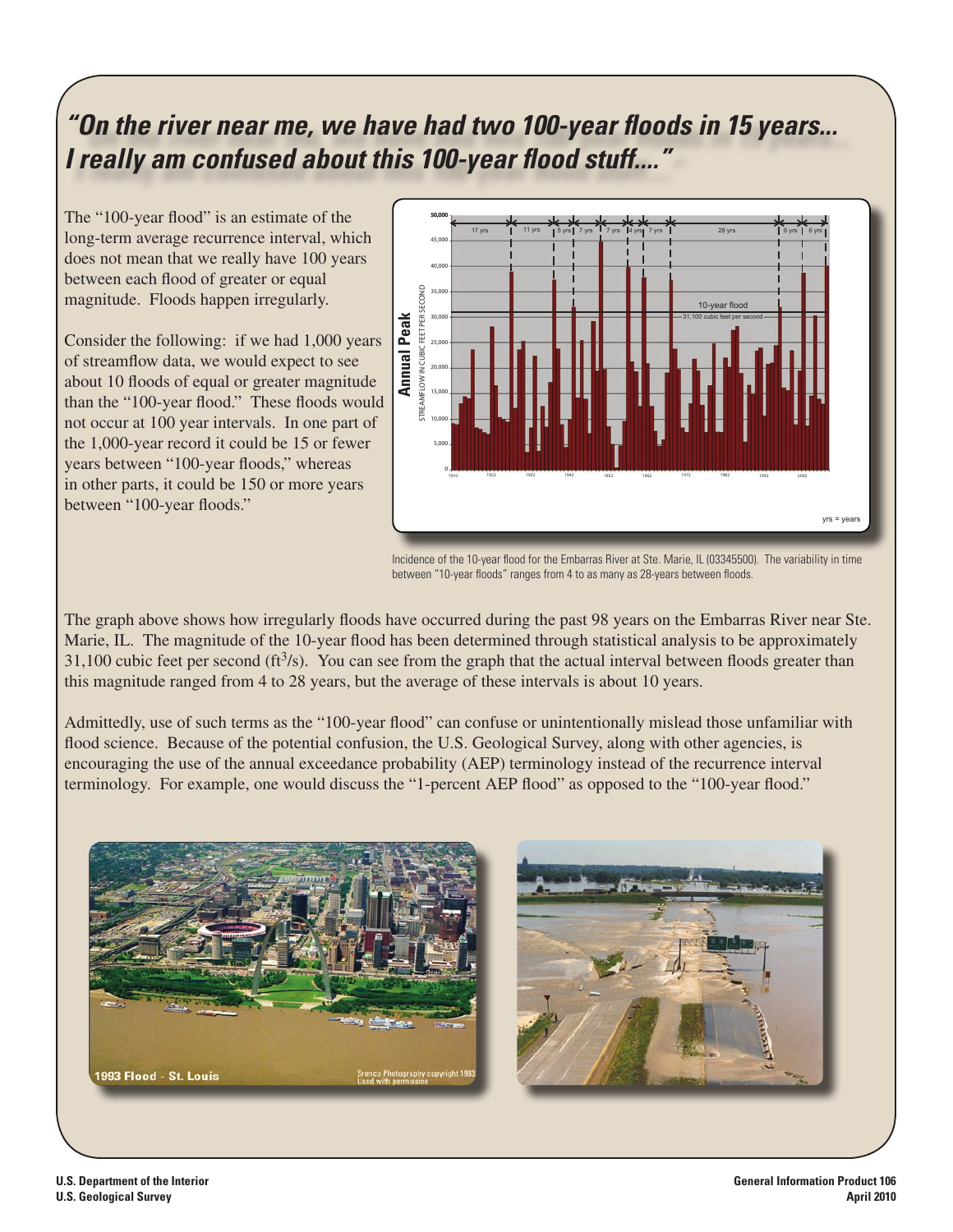## **How accurate are estimates of the 1-percent Annual Exceedance Probability (AEP) Flood (also known as the 100-year flood)?**

The accuracy of the 1-percent AEP flood varies depending on the amount of data available, the accuracy of those data, land-use changes in the river drainage area, climate cycles, and how well the data fits the statistical probability distribution. As as demonstration of the uncertainty in the estimates of flood probability, the flood probability relation for the Big Piney River near Big Piney, Missouri, is plotted in the figure below as the solid black line. Above and below that solid black line are two dashed lines that represent the 90-percent confidence intervals of this relation. These confidence intervals simply mean that we are 90-percent confident that the true flood magnitude for a particular AEP lies between the confidence limit lines; or, there is a 10-percent chance that the true value lies somewhere outside the confidence interval lines. The 1-percent AEP flood ("100-year flood") for the Big Piney River at this location has an estimated magnitude of 44,300 cubic feet per second (ft<sup>3</sup>/s). we know that 44,300 ft<sup>3</sup>/s is an estimate, but by looking closer at the graph, we can say that we are 90-percent confident that the true value of the 1-percent AEP flood is between  $36,600 \text{ ft}^3/\text{s}$  and  $56,400 \text{ ft}^3/\text{s}$ .

Most policy makers and water managers often are more concerned with the height of the water in the river (river levels) than the streamflow quantity. The uncertainty for the streamflow quantity of the 1-percent AEP flood for the Big Piney River can be translated into an uncertainty of the river level. A streamflow of  $36,600 \text{ ft}^3/\text{s}$  corresponds to a river level of 20.6 ft, whereas as streamflow of  $56,400$  ft $3$ /s corresponds to a river level of 22.85 ft. Stated another way, the flood probability analysis reveals that we are 90-percent sure that the river elevation will be between 20.6 and 22,85 on the Big Piney River at Big Piney for the 1-percent AEP flood.



Solid line through data indicated fitted frequency curve; dashed lines indicate 90-percent confidence limits for the Big Piney River near Big Piney, MO.